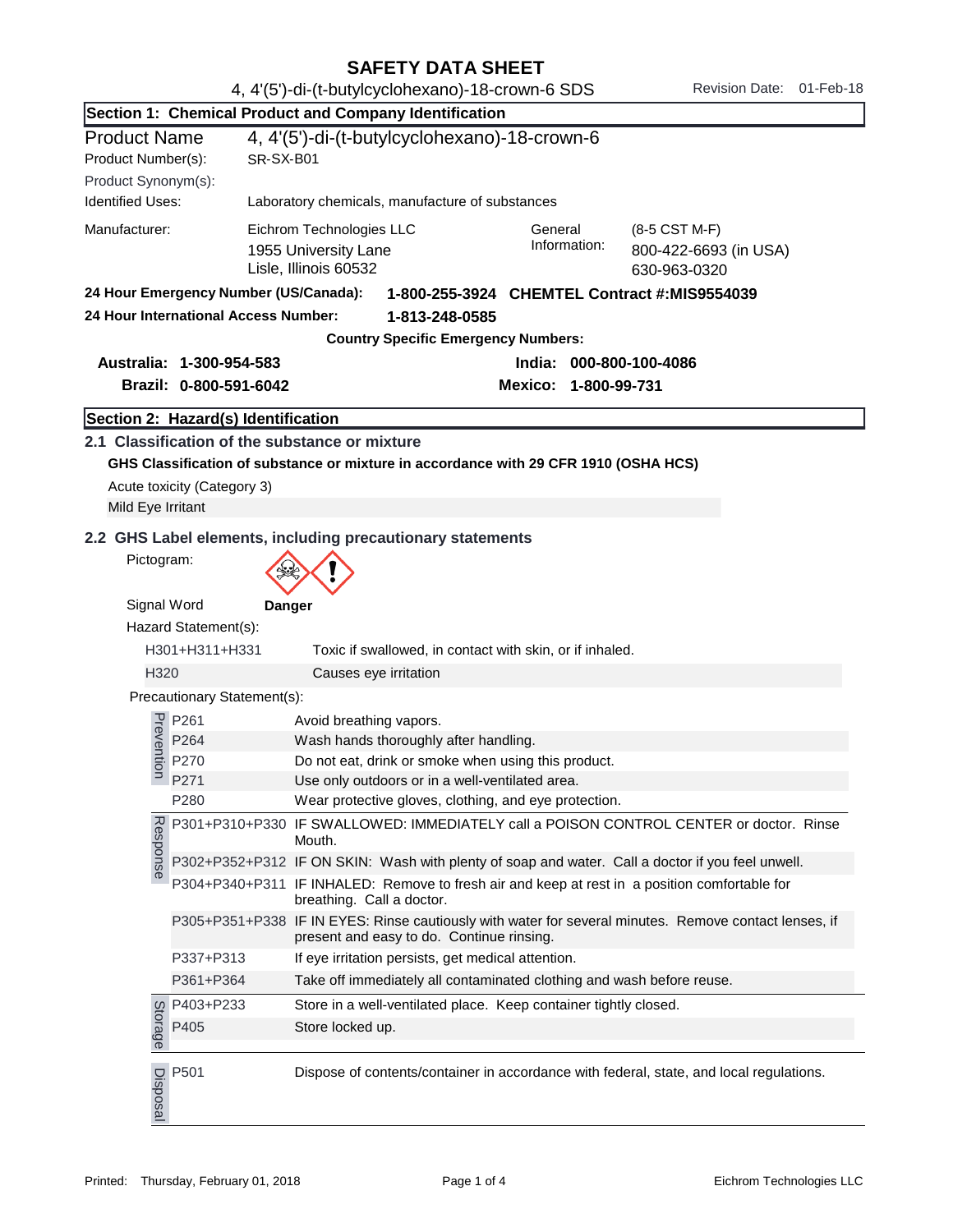2.3 Hazards Not Otherwise Classified (HNOC) or not covered by GHS:

| Section 3: Composition / Information on Ingredients                                                                         |                                                                                                                                                             |                                                                          |                                                                                                                                                            |
|-----------------------------------------------------------------------------------------------------------------------------|-------------------------------------------------------------------------------------------------------------------------------------------------------------|--------------------------------------------------------------------------|------------------------------------------------------------------------------------------------------------------------------------------------------------|
|                                                                                                                             |                                                                                                                                                             |                                                                          |                                                                                                                                                            |
| Component                                                                                                                   |                                                                                                                                                             | CAS_Number                                                               | Percentage Range                                                                                                                                           |
| 4,4'(5') di-t-butylcyclohexane-18-crown-6                                                                                   |                                                                                                                                                             | 223719-29-7                                                              | >95%                                                                                                                                                       |
| Unidentified impurities                                                                                                     |                                                                                                                                                             |                                                                          | $< 5\%$                                                                                                                                                    |
| Section 4: First-aid Measures                                                                                               |                                                                                                                                                             |                                                                          |                                                                                                                                                            |
| <b>General Advice</b>                                                                                                       |                                                                                                                                                             | as if it were toxic when evaluating first aid requirements.              | The hazardous properties of this material have not been established. Treat material                                                                        |
| Ingestion                                                                                                                   | IF SWALLOWED: IMMEDIATELY call a POISON CONTROL CENTER or doctor.                                                                                           |                                                                          |                                                                                                                                                            |
| <b>Skin Contact</b>                                                                                                         | Wash immediately with soap and copious amounts of water. Remove and wash<br>contaminated clothing promptly. If irritation develops, seek medical attention. |                                                                          |                                                                                                                                                            |
| Eye Contact                                                                                                                 | IF IN EYES: Rinse cautiously with water for several minutes. Remove contact<br>lenses, if present and easy to do. Continue rinsing.                         |                                                                          |                                                                                                                                                            |
|                                                                                                                             |                                                                                                                                                             | If eye irritation persists, get medical attention.                       |                                                                                                                                                            |
| Inhalation                                                                                                                  |                                                                                                                                                             | give artificial respiration. Seek medical attention.                     | Remove to fresh air. If breathing is labored, administer oxygen. If not breathing,                                                                         |
| Section 5: Firefighting Measures                                                                                            |                                                                                                                                                             |                                                                          |                                                                                                                                                            |
| <b>Extinguishing Media</b>                                                                                                  | Foam, CO2, Dry Chemical, Water Spray                                                                                                                        |                                                                          |                                                                                                                                                            |
| Fire and Explosion Hazards                                                                                                  | be toxic.                                                                                                                                                   |                                                                          | Highly toxic and irritating fumes may be released and extinguishing water runoff may                                                                       |
| Protective Equipment                                                                                                        | protective equipment.                                                                                                                                       |                                                                          | Wear positive pressure self-contained breathing apparatus and full personal                                                                                |
| Special Hazards                                                                                                             | as unidentified compounds.                                                                                                                                  |                                                                          | Possible combustion products include carbon dioxide and carbon monoxide, as well                                                                           |
| Section 6: Accidental Release Measures                                                                                      |                                                                                                                                                             |                                                                          |                                                                                                                                                            |
| <b>Personal Precautions</b>                                                                                                 |                                                                                                                                                             | Use proper personal protect equipment (specified in section 8)           |                                                                                                                                                            |
| Methods and materials for containment Ventilate area and wash spill site after material pickup is complete.<br>and clean-up |                                                                                                                                                             |                                                                          |                                                                                                                                                            |
|                                                                                                                             |                                                                                                                                                             |                                                                          | Use organic solvent, such as methylene chloride, to clean affected area.                                                                                   |
|                                                                                                                             |                                                                                                                                                             | Scrape up material and transfer to a closed, dry container for disposal. |                                                                                                                                                            |
| Reference to other sections                                                                                                 | For disposal see section 13.                                                                                                                                |                                                                          |                                                                                                                                                            |
| Section 7: Handling and Storage                                                                                             |                                                                                                                                                             |                                                                          |                                                                                                                                                            |
| Conditions for safe storage                                                                                                 |                                                                                                                                                             | Normal warehouse storage in cool, dry area is satisfactory.              |                                                                                                                                                            |
| Specific End Use(s)                                                                                                         |                                                                                                                                                             |                                                                          | Apart from the uses mentioned in section 1 no other specific uses are stipulated.                                                                          |
| Section 8: Exposure Controls / Personal Protection                                                                          |                                                                                                                                                             |                                                                          |                                                                                                                                                            |
|                                                                                                                             |                                                                                                                                                             |                                                                          |                                                                                                                                                            |
| <b>Exposure Controls</b>                                                                                                    | Mechanical exhaust is required.                                                                                                                             |                                                                          |                                                                                                                                                            |
|                                                                                                                             |                                                                                                                                                             | Do not eat, drink or smoke when using this product.                      |                                                                                                                                                            |
|                                                                                                                             | immediately after handling the product.                                                                                                                     |                                                                          | Avoid contact with skin, eyes, and clothing. Wash hands before breaks and                                                                                  |
| Body protection<br>Respiratory protection                                                                                   | Wear protective gloves and clothing.                                                                                                                        |                                                                          | Use NIOSH/MSHA approved respirator when handling material outside of<br>mechanical exhaust. An air-purifying respirator with an organic vapor cartridge or |
|                                                                                                                             | canister may be permissible.                                                                                                                                |                                                                          |                                                                                                                                                            |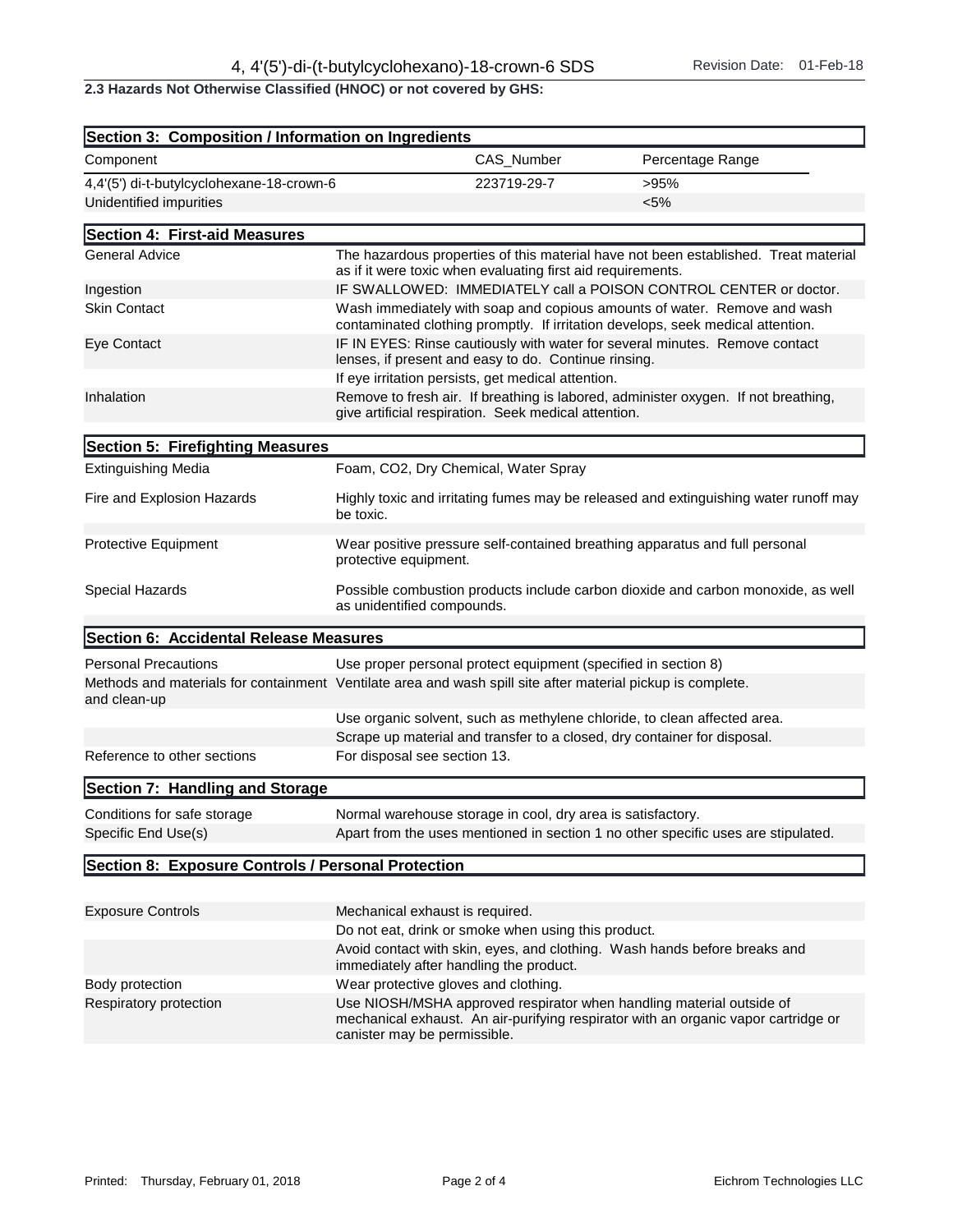## 4, 4'(5')-di-(t-butylcyclohexano)-18-crown-6 SDS Revision Date: 01-Feb-18

| Section 9: Physical Properties                        |                       |                                                                          |                                                                                  |                                                                                  |  |
|-------------------------------------------------------|-----------------------|--------------------------------------------------------------------------|----------------------------------------------------------------------------------|----------------------------------------------------------------------------------|--|
| Information on basic physical and chemical properties |                       |                                                                          |                                                                                  |                                                                                  |  |
| Appearance:                                           | Liquid                |                                                                          | <b>Explosion Limits</b>                                                          | Not Applicable                                                                   |  |
| Clear to Yellow                                       |                       |                                                                          | (Upper/Lower):                                                                   |                                                                                  |  |
| Odor:                                                 | Characteristic        |                                                                          | Flash Point:                                                                     | Not Applicable                                                                   |  |
| Odor Threshold:                                       | Not Established       |                                                                          | Flammability:                                                                    | Not Established                                                                  |  |
| pH:                                                   | Not Established       |                                                                          | Autolgnition Temperature:                                                        | <b>Not Established</b>                                                           |  |
| <b>Melting Point:</b>                                 | Not Established       |                                                                          | Decomposition                                                                    | Not Established                                                                  |  |
| <b>Boiling Point:</b>                                 | Not Established       |                                                                          | Temperature                                                                      |                                                                                  |  |
| <b>Relative Density:</b>                              | 1.1 $g/mL$ at 23 $°C$ |                                                                          | VaporPressure:                                                                   | Negligible at 20°C                                                               |  |
| Solubility:                                           | Insoluble in water    |                                                                          | VaporDensity:                                                                    | Not Established                                                                  |  |
| <b>Partition Coefficient:</b>                         | Not Established       |                                                                          | Evaporation Rate:                                                                | <b>Not Established</b>                                                           |  |
| Viscosity:                                            |                       | Not Established, but very viscous                                        |                                                                                  |                                                                                  |  |
| Section 10: Stability and Reactivity                  |                       |                                                                          |                                                                                  |                                                                                  |  |
| Reactivity                                            |                       |                                                                          | No hazardous reactions if stored and handled as indicated.                       |                                                                                  |  |
| <b>Chemical Stability</b>                             |                       |                                                                          | Stable under normal handling and storage conditions.                             |                                                                                  |  |
| Hazardous reactions                                   |                       |                                                                          | Reacts with strong oxidizing agents.                                             |                                                                                  |  |
| Conditions to Avoid                                   |                       | No relevant information available.                                       |                                                                                  |                                                                                  |  |
| <b>Materials to Avoid</b>                             |                       | Contact with strong oxidizers will degrade material.                     |                                                                                  |                                                                                  |  |
|                                                       |                       | Contact with strong acids will degrade material.                         |                                                                                  |                                                                                  |  |
| Hazardous decomposition Products                      |                       | section 5.                                                               | No hazardous decomposition products if stored and handled as indicated. See also |                                                                                  |  |
|                                                       |                       | Possible combustion products include carbon monoxide and carbon dioxide. |                                                                                  |                                                                                  |  |
| Special Hazards                                       |                       | as unidentified compounds.                                               |                                                                                  | Possible combustion products include carbon dioxide and carbon monoxide, as well |  |
| Section 11: Toxicology Information                    |                       |                                                                          |                                                                                  |                                                                                  |  |

## Section 11: Toxicology Information

|                                      | The product has not been tested. The statements on toxicology have been derived<br>from the properties of the individual components. |                          |
|--------------------------------------|--------------------------------------------------------------------------------------------------------------------------------------|--------------------------|
| <b>Acute Toxicity</b>                |                                                                                                                                      |                          |
| <b>Oral Effects</b>                  | Oral LD50 has not been determined. Acute toxicity via the oral route of<br>administration expected to be low.                        |                          |
| <b>Inhalation Effects</b>            | No data available for acute inhalation effects. Acute toxicity via the inhalation route<br>of administration expected to be low.     |                          |
| <b>Dermal Effects</b>                | Dermal LD50 has not been determined.                                                                                                 |                          |
| Skin corrosion/irritation            |                                                                                                                                      |                          |
|                                      | No test data available regarding skin irritation. Slight irritation expected.                                                        |                          |
| Serious eye damage/irritation        |                                                                                                                                      |                          |
| Respiratory or skin sensitization    | No test data available regarding eye irritation. Slight irritation expected.                                                         |                          |
|                                      | No data available regarding respiratory sensitization effects of this product.                                                       |                          |
| Germ Cell Mutagenicity               |                                                                                                                                      |                          |
| Carcinogenicity                      | No data available regarding mutagenic effects of this product.                                                                       |                          |
|                                      | No data available regarding carcinogenic effects of this product.                                                                    |                          |
| <b>Reproductive Toxicity</b>         |                                                                                                                                      |                          |
|                                      | No data available regarding reproductive effects of this product.                                                                    |                          |
| Specific Target Organ Toxicity       |                                                                                                                                      |                          |
| Single Exposure                      | No data available regarding specific target organ toxicity single exposure.                                                          |                          |
| <b>Repeated Exposure</b>             | No data available regarding specific target organ toxicity repeated exposure.                                                        |                          |
| <b>Aspiration Hazard</b>             |                                                                                                                                      |                          |
|                                      | No data available regarding the aspiration hazard of this product.                                                                   |                          |
| Printed: Thursday, February 01, 2018 | Page 3 of 4                                                                                                                          | Eichrom Technologies LLC |